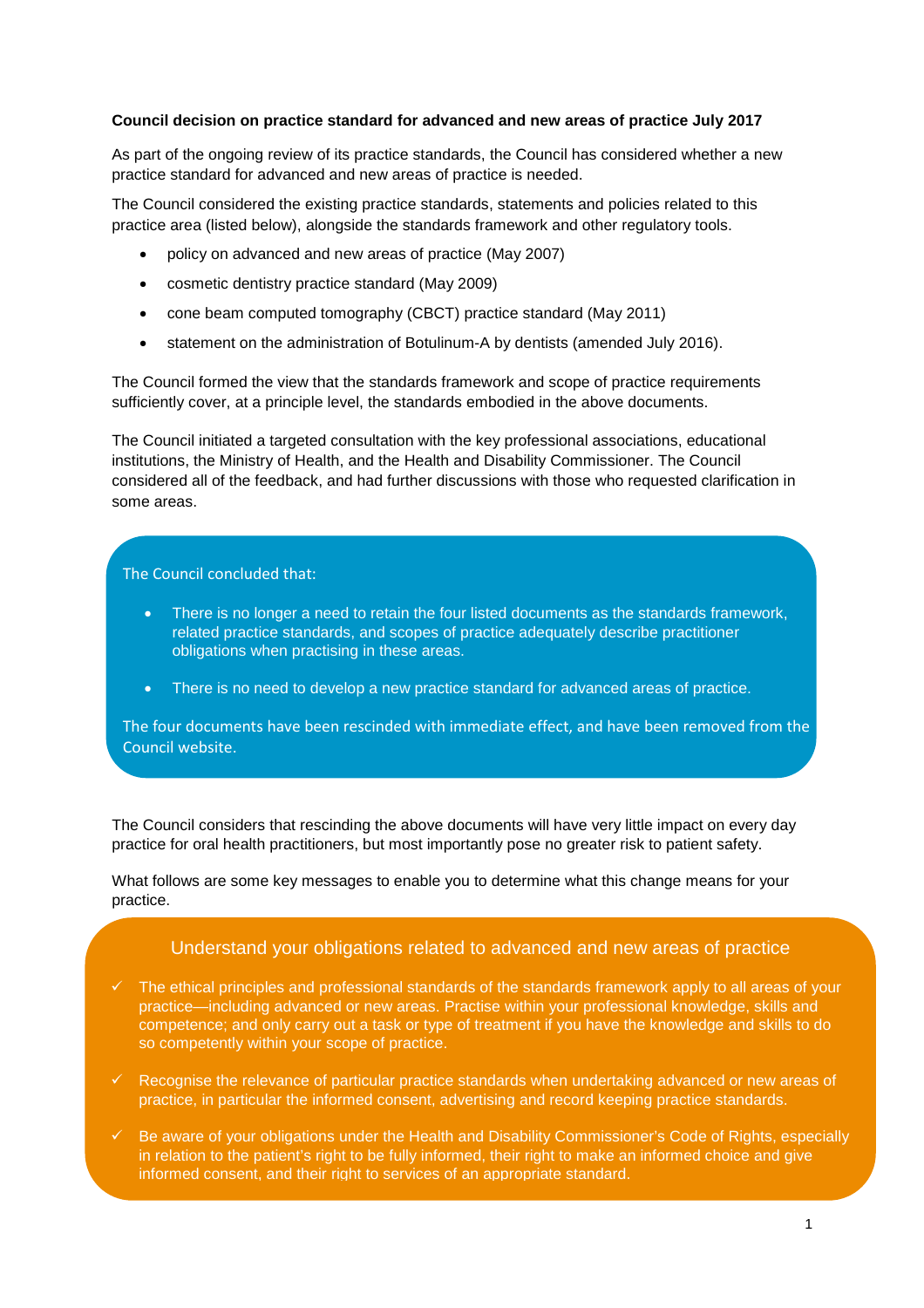# Education and training for advanced and new areas of practice

- You are responsible for ensuring you are sufficiently educated and trained in any advanced or new area of practice you are planning to undertake, to enable you to provide:
	- the necessary information to the patient to ensure informed consent
	- competent and safe care which is appropriate for the patient's particular circumstances.
- $\checkmark$  You need to ensure that the education and training you<br>wedertake is outfisient to enable full understanding of the undertake is sufficient to enable full understanding of the advanced or new area of practice, including the potential benefits when compared with other more established practices, and the associated risks.
- $\checkmark$  You need to apply professional judgement to:
	- determine how best to acquire and maintain competence in the areas in which you practise
	- • gauge your own competence and limitations, and refer appropriately when necessary
	- provide suitable evidence of your competence to theCouncil, when questioned. This could include evidence of education and training undertaken, or logged experience.

## Commentary:

•

- The need for practitioners to complete education and/or training to undertake advanced and new areas of practice is implicit in the requirements for competence and ongoing learning expressed in the standards framework; supported by the scope of practice definitions.
	- The standards framework requires practitioners to practise competently and safely, and keep their professional knowledge and skills up-to-date (professional standards 8 and 11, and associated guidance).
	- o The scopes of practice indicate that practitioners are expected to complete additional training to practise in areas not previously covered in their training. Scope activities are commensurate with the practitioner's approved education, training and competence.
- Activities covered under the description of advanced and new areas of practice are wide in nature and complexity, and the level or type of education and training required to perform these activities competently and safely may differ significantly. Advanced and new areas could range from a new material, technique or technology, to more complex treatment such as orthodontic care provided by general dentists.
- It is considered that appropriate education and training would include exposure to any clinical tasks associated with the new/advanced area of practice to a level that enables practitioner competence and confidence. It is suggested that peers practising in the area may be a useful source for feedback and/or mentoring until a practitioner is competent and confident for independent practice.
- Be familiar with the legislation and regulations that govern radiology in dental practice, including the Ministry of Health Code of practice for dental radiology, and code of practice for diagnostic and interventional radiology; and the Radiation Safety Act 2016.